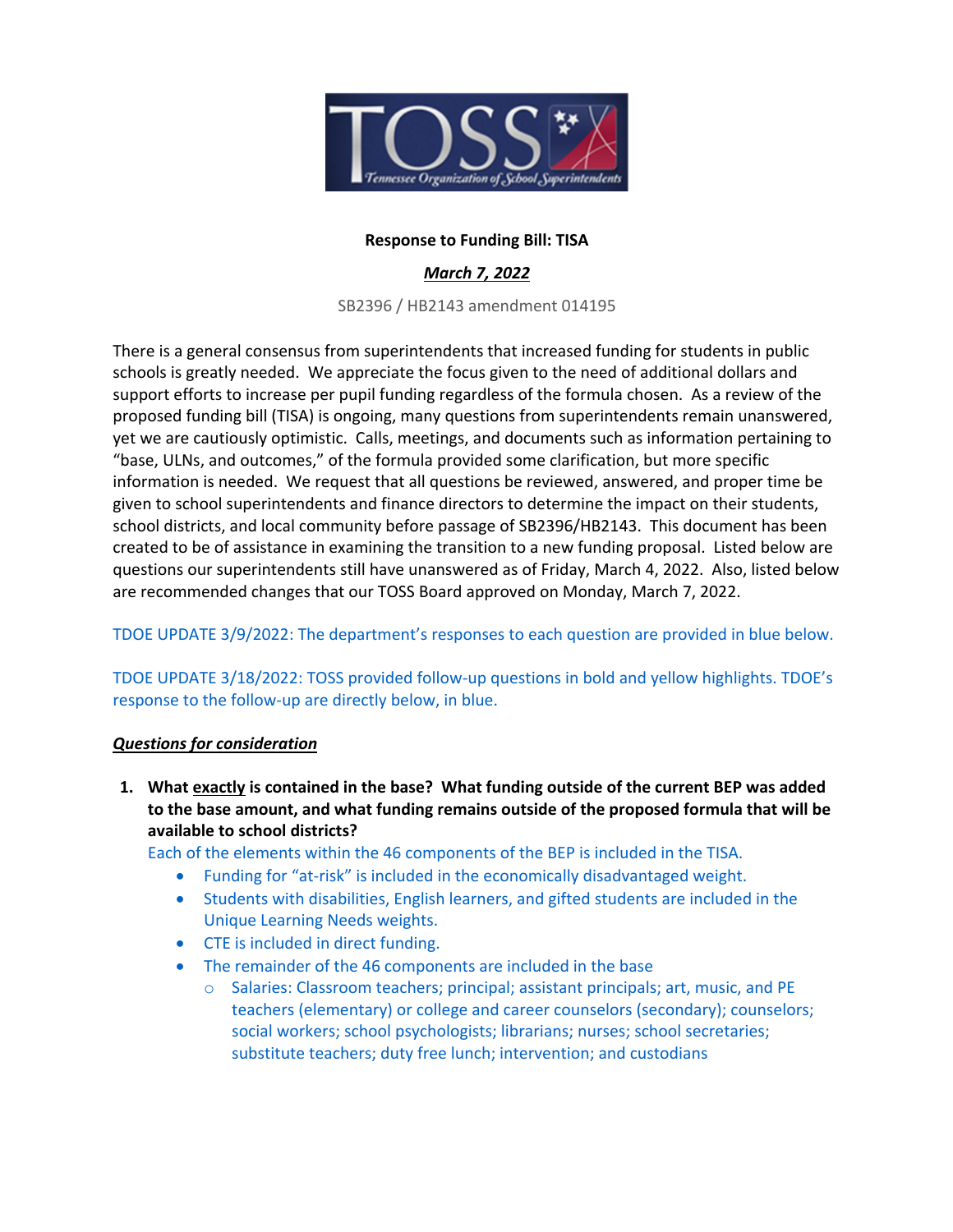- o Materials: textbooks; technology; materials and supplies; equipment and noninstructional equipment; classroom-related travel
- o Operations: maintenance and operations; transportation; school safety; coordinated school health; family resource centers; alternative schools
- o System Supports: superintendent; technology directors; system secretarial support; systemwide instructional supervisors

All federal grants, one-time state funded grants, and some targeted-purpose grants (e.g., Voluntary Pre-K, Summer Programming, Salary Equity) are funded external to the formula.

**TDOE's response to question #4 (providing an annotated sheet for each line) will help in understanding the funding levels that guided the development of the base. How are current positions funded 100% locally which are above the BEP requirements factored into the new formula?**

A resource-based formula like the BEP identifies resources needed for schools, then funds those resources. A student-based formula identifies the total funding necessary to educate students based on their individual needs.

The BEP does not allow for a student-specific calculation, as the same student could receive different funding amounts based on the grade-level, school, district, and county where the student is enrolled. There is no consistency.

The TISA does not have "TISA-funded" and "not TISA funded" positions. The total funding a district generates from TISA and any additional local funds should be allocated to best meet the needs of students. That being said, districts should be able to take their current funding (state and local) and know those same things continue to be funded. The TISA adds money to that total, for use however the district chooses (which may include paying for existing teachers to free local dollars for other education expenditures).

# **2. When will FY23 BEP estimates be provided to school districts?**

There is no change from previous years. The process starts in April after the department receives CBER and TACIR estimates, which are due May 1<sup>st</sup>. Like every year, districts will receive updates to these estimates every month through July, at which time districts will receive final numbers.

- **3. What are the reporting requirements for programs which are now part of the base that were previously outside of the BEP formula (i.e., CSH, FRC, Safety-grant application)?** There is no change. Requirements outlined in statute will remain in place, including programmatic elements and reporting requirements.
- **4. How and when will the distribution of funds in the proposed new funding formula (all four components) be made to school districts? District allocation sheets provided to superintendents need to have a "how to" sheet for each line and provided to superintendents.**

The disbursement schedule would not change. Districts would receive funding payments on the same schedule as they have in the past.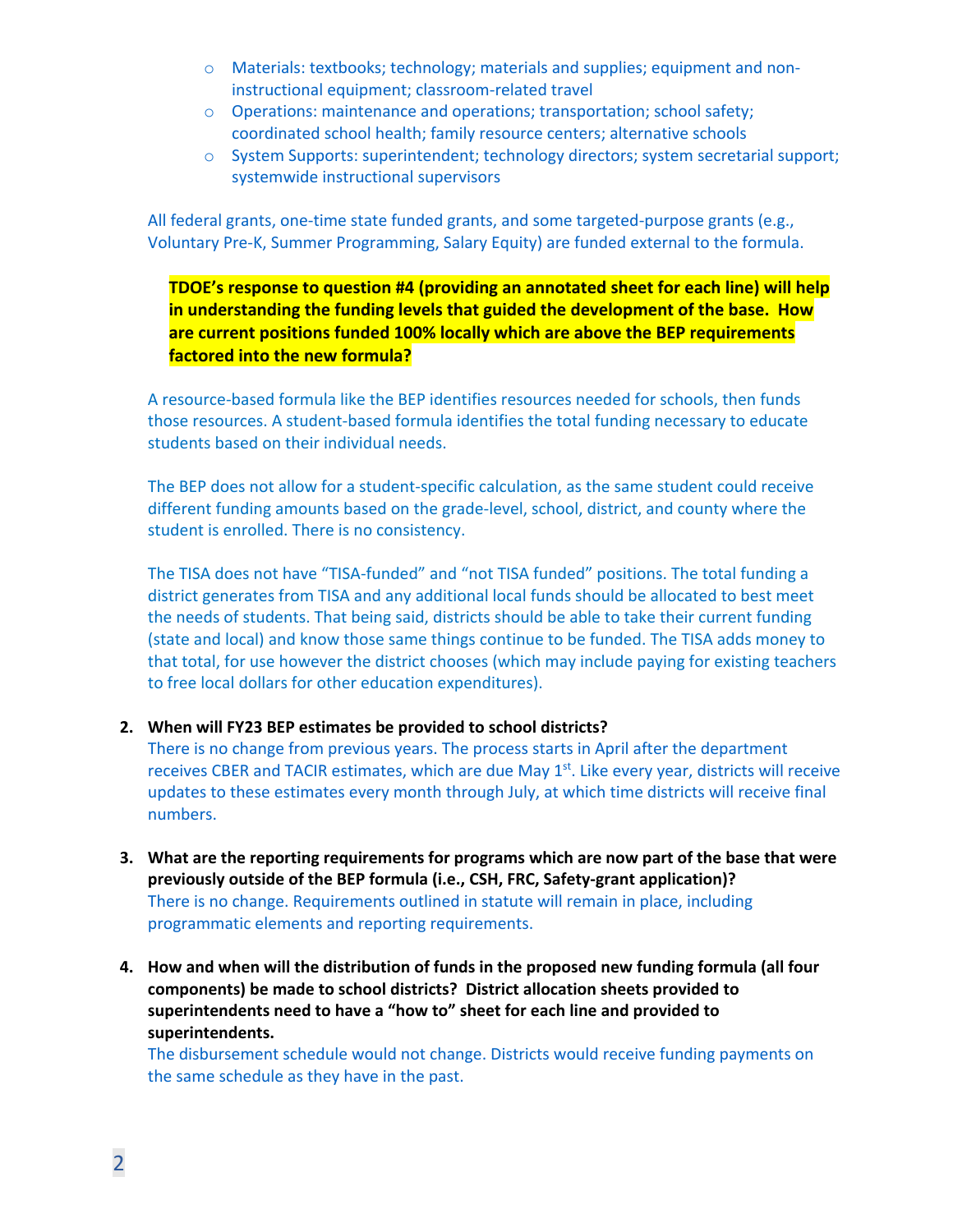The department is happy to provide an annotated sheet for each line. There is also a TISA calculator on the department's website. The TISA formula only requires simple multiplication across each line using a district's ADM.

**The annotated sheet for each line (as addressed in question #1 will assist in answering this question.**

Please see the response to #1, the FAQ, one-pager and other resources provided on the department's website.

#### **5. What role will the State Board of Education have with rule making?**

The State Board of Education (SBE) would have a similar level of rulemaking authority in the TISA as it does now. It would continue to host a committee, approve ReadyGrad (some of which is included in the outcomes), and review programmatic policies.

The department currently makes a number of decisions about the BEP that are not codified in statute or rule. This bill puts those decisions into a rulemaking process for the first time, bringing greater transparency into those decisions. All other details related to the BEP are in the BEP Bluebook or BEP Handbook for Computation (prepared by TDOE). These documents are approved by the SBE but not embedded in rule.

Whether rulemaking is done by SBE or TDOE, the General Assembly always has oversight through the Government Operations Committees when requirements are included in a rule promulgated by either TDOE or SBE.

That being said, the administration is proposing an amendment relevant to this topic.

**TDOE's answer "that the SBE will have similar level of rule making authority"…what will the difference of rule making be by both TDOE and SBE if TISA is passed?**

Current: The State Board currently hosts a BEP Review Committee and approves the BEP Blue Book and Computation Guide (but that is not in rule). The TDOE currently makes all decisions related to the implementation of the formula that are not specified directly in law.

TISA: As proposed in the administration's amendment, the State Board would host a TISA Review Committee and provide positive/neutral/negative recommendations on the outcomes section. The State Board would continue to have a rulemaking and policymaking role for the same programmatic activities that exist now. The TISA does not remove rulemaking authority currently in place. In the TISA, the TDOE would be required to promulgate rules for the decisions the department currently makes. This would require public feedback, a public comment period, as well as opportunities to testify in front of the Government Operations Committee.

**6. What will the timeline be for school districts regarding improving outcomes for students?** We should always be focused on improving outcomes for students. We're not certain exactly what question you're asking here.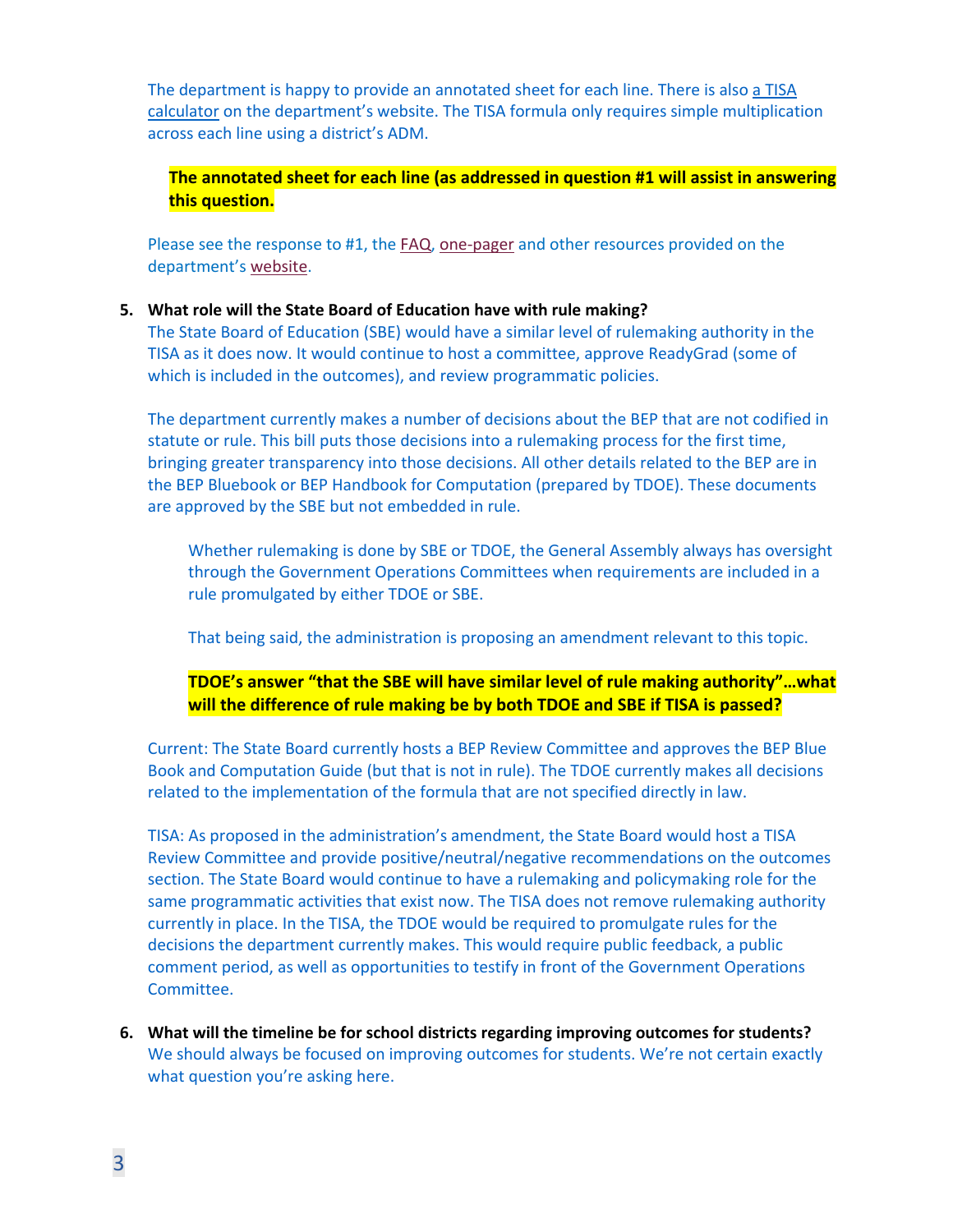**When will districts receive outcomes funding? ie FY24 outcomes funding based on FY23 results.**

Outcomes funding would be available in the FY24 budget. Outcomes funding is subject to the rule-making process, which would begin immediately if the bill is passed.

**7. What student enrollment numbers were used to make projections on the district allocation sheets?**

The data was based on district-submitted data for enrollment and ADM. The numbers were based on FY23 projections, using both five-year (pre-pandemic) enrollment trend data and FY22 (periods 2 and 3). This is standard for projection data when forecasting multiple years in the future.

### **8. How is transportation funding factored into the new proposed formula?**

Transportation funding would be included in the base, with additional funding that could be used for transportation provided as part of the sparse weight.

#### **Are students that live within 1.5 miles and ride a bus factored into the formula?**

All transportation dollars that are funded in the BEP are included in the base funding for TISA. Additional funding has been included in the base, and there are additional weights in place for sparse districts that may be used to support transportation.

9. **What are the local fiscal capacity projections for each LEA for the next five years?** The department sent future year projections of local contribution under the TISA individually to districts.

Fiscal capacity is how the local share is divided among districts based on their ability to contribute as required. A county's local fiscal capacity is determined based on actual property and sales tax revenues and education spending data over a period of time. The department receives updated fiscal capacity projections by May 1 of each year, and estimates released this spring will factor in these latest fiscal capacity indices.

- **10. How will the Maintenance of Effort (MOE) be impacted over the next five years?** MOE requirements would not change in a new formula. Each district's MOE projection for FY23 is included in the future year projections letter referenced above.
- **11. What is the current funding for school systems through salary equity? How will these dollars be included/not included in the new formula?**

The state currently funds \$14.5M towards salary equity, which would continue to be funded outside of the formula. It would now also be codified.

**It was previously shared with superintendents that salary equity funding was factored in the base, (now it is stated it is outside the base) does that reduce the district allocations since it was originally factored in the base?**

No. Aligned to feedback from directors on the original TISA proposal, salary equity has been added to the legislative proposal and would be an additional component to public education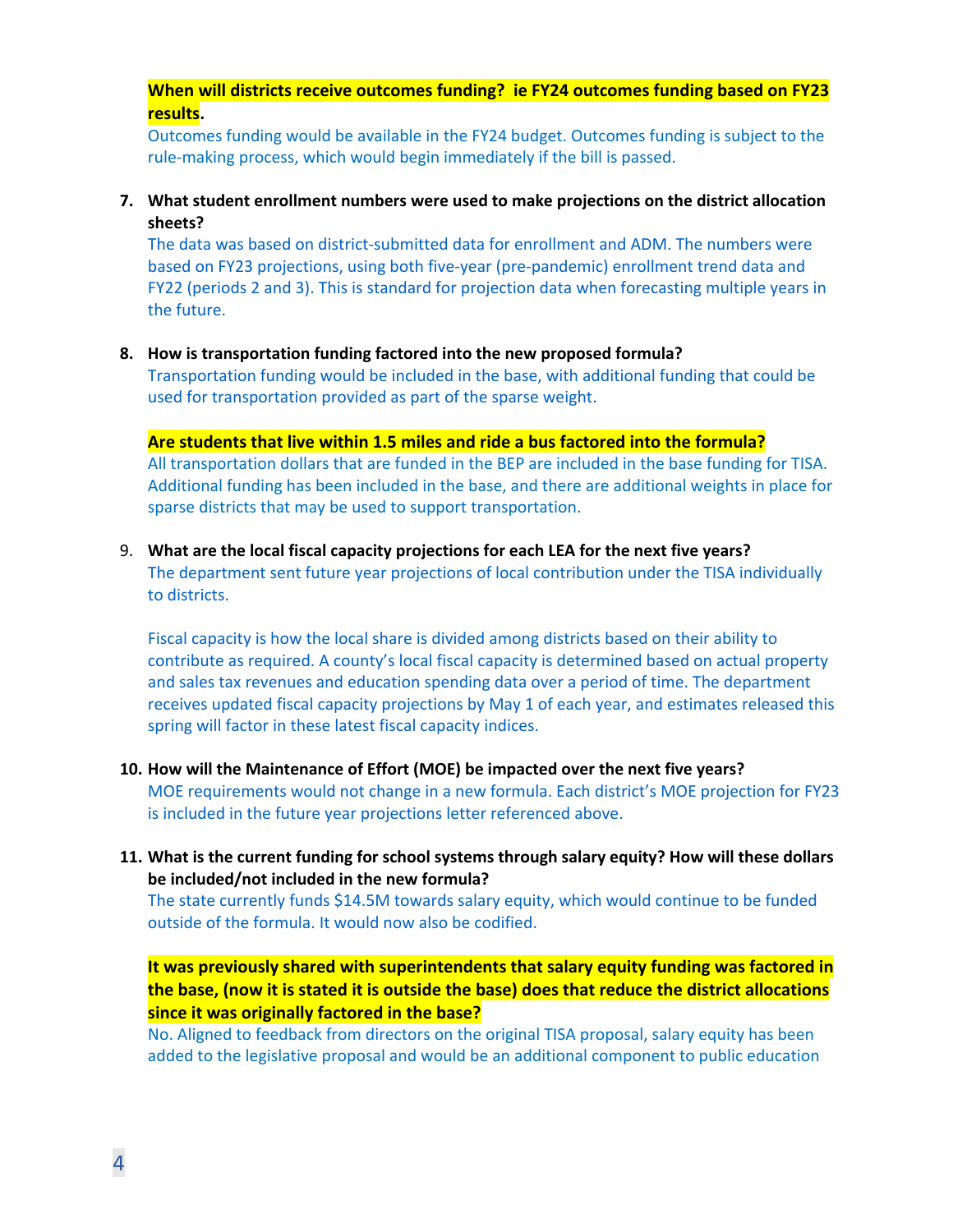funding, similar to fast-growing. These salary equity funds would be provided above and beyond the TISA.

# **12. How does this bill define "teacher" and what are the consequences for other personnel (certified and non-certified) in this proposed formula?**

For the purposes of determining teacher salary increases, the bill refers to "existing educator." The bill defines "existing educator" to mean an individual who is evaluated pursuant to §49-1- 302(d)(2) and who provides direct service to students at school sites the bill for the definition. This broadly would include those who are evaluated using TEAMS. This is consistent with the intent of the General Assembly that has been conveyed to the department each year when discussing teacher salary increases and a specific request to have codified.

There would be no consequences for other personnel in the formula. Current funding available for other positions not included in the bill's definition of "existing educator" would remain in place, as do statutory requirements. Given that the new formula would add funding, it would serve to support existing staff.

### **13. What are all of the reporting requirements for school districts with the new funding formula proposal?**

Reporting requirements would match what is currently outlined in state and federal law. Separate from the TISA, the federal government requires all districts and schools to report on funding and spending. That reporting must be publicly available on the district and school's report card. The TISA aligns with those requirements.

#### **14. What funds are generated in this proposed formula for capital expenditures?**

The funding is consistent with the BEP level of funding and is included in the base.

#### **15. How is student mobility addressed?**

A new formula would capture student movement in a more granular way, allowing districts to capture the data for mobile students more accurately. When the formula uses district collected and reported data for each month – as opposed to only a few months – districts would receive funding generated by students for the entirety of the student's enrollment in the district.

- **16. Will the proposed new accountability plan eliminate the current required LEA strategic plan?** The department would work with districts to create significant efficiencies by consolidating requirements for state and federal plans into one requirement as opposed to mandating multiple plans over the year.
- **17. How do the "outcomes" of the formula impact differentiated pay plans that are now required?**

There is no connection between the "outcomes" component of the formula and differentiated pay plans. There would also be no change to the current statute related to differentiated pay plans.

**18. Are the State Board of Education blue book ratios still valid in this proposed funding formula?**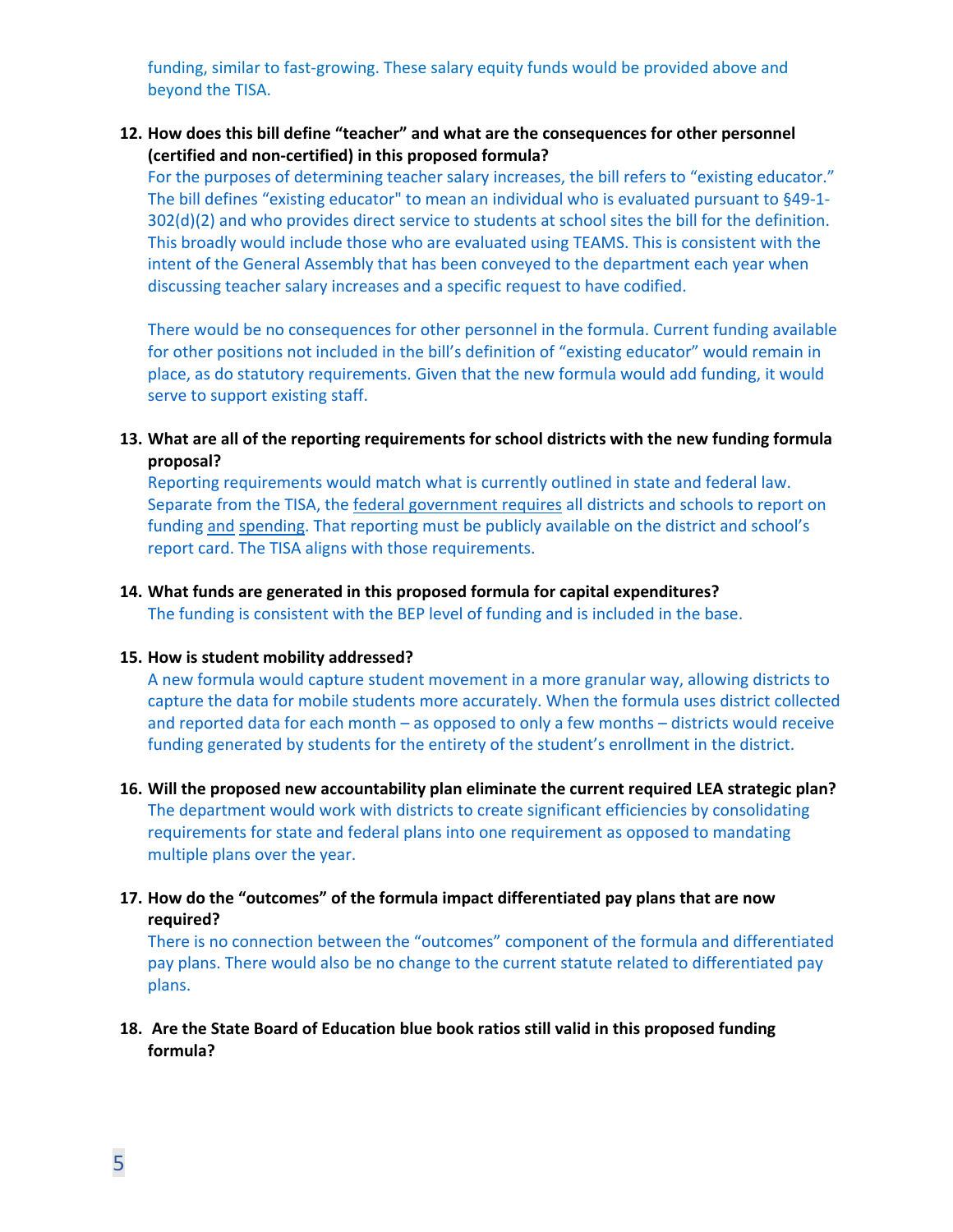A student-based formula does not use ratios. That being said, the funding levels that guided the development of the base are the same or better than what is funded in the BEP. Adding \$1B in state funding means an increase to current state funding to districts.

**19. How will trustee's fees be impacted by a new formula?**

There is no impact.

### *Recommendations for TISA Formula improvements*

1. The formula used to determine economically disadvantaged students should also consider free and reduced meal status.

The concentration of poverty weight captures a higher percentage of students than the proportion noted in 2016, which was the last year FRPM data was collected by all districts. Because the dollar amount allocated to an economically disadvantaged weight wouldn't change, changing to FRPM would only redistribute what is currently projected in TISA while increasing paperwork, the federal audit burden, and related consequences. The policy decision reflected in the bill is (1) consistent with federal guidelines, (2) stronger under audit, and (3) consistent with best practice.

2. The "weights" portion of the proposed formula should impact students in public schools and charter schools the same. The funding in the proposed charter weight is approximately the same as the current recurring state funding for charter facilities. This funding has been in place for years and exists outside

the BEP formula. The TISA would bring this existing funding stream into the formula; removing it will reduce transparency. Separately, the department also proposed adding a fast-growing facility fund for traditional public school districts as well.

3. Projected enrollment numbers need to be reviewed individually with each superintendent and finance director.

Enrollment numbers are submitted and certified (attested to) by districts. The department is happy to review those attestations with any district who would like to do so. Please contact Sam Pearcy or Shannon Gordon to schedule time.

Additionally, the department will be working to schedule meetings with the commissioner and Sam Pearcy for any interested superintendents and their finance directors to answer specific questions.

- 4. Withholding of funds from school systems due to legislative bodies not participating in professional development and passing an assessment should not occur. The administration is proposing an amendment relevant to this topic.
- 5. The number of school systems positively impacted from the proposed definitions of "rural, sparsity, and small" need to be publically identified to determine if definitions need to be adjusted to impact more students. The department has posted the lists of districts that would qualify for small and sparse weights based on the definitions of small and sparse outlined in the bill. For clarification, there is no rural weight in the legislative proposal.